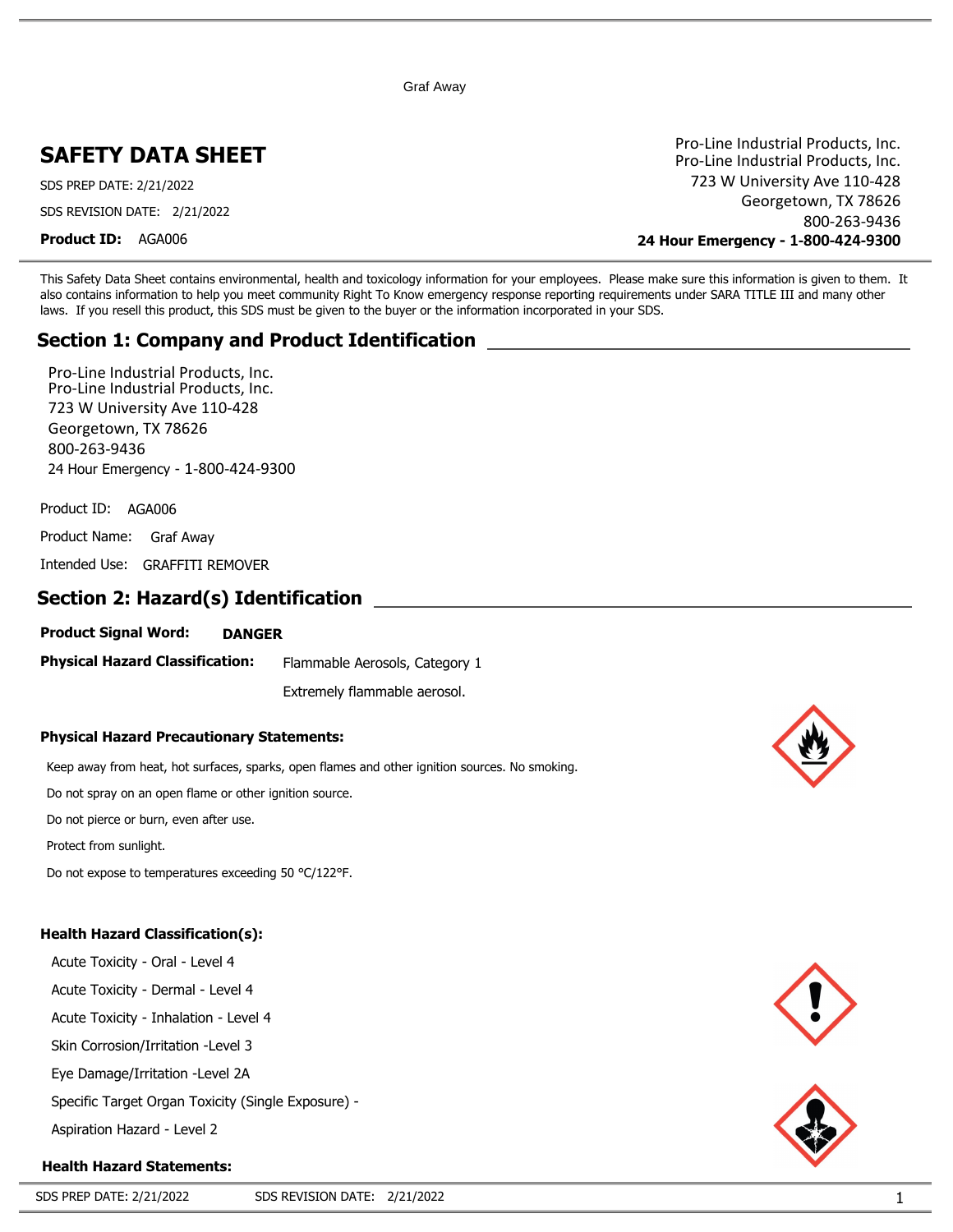SDS PREP DATE: 2/21/2022 SDS REVISION DATE: 2/21/2022

**Product ID:** AGA006

Harmful if swallowed.

May be harmful if swallowed and enters airways.

Harmful in contact with skin.

Causes mild skin irritation.

Causes serious eye irritation.

Harmful if inhaled.

May cause respiratory irritation.

#### **First-Aid Statement(s):**

IF SWALLOWED: Immediately call a POISON CENTER/doctor/physician.

IF SWALLOWED: Call a POISON CENTER/doctor if you feel unwell.

IF ON SKIN: Wash with plenty of water.

IF INHALED: Remove person to fresh air and keep comfortable for breathing.

IF IN EYES: Rinse cautiously with water for several minutes. Remove contact lenses, if present and easy to do. Continue rinsing.

Call a POISON CENTER/doctor/physician if you feel unwell.

See Section 12 if specific treatment is applicable.

Do NOT induce vomiting.

If skin irritation occurs: Get medical advice/attention.

If eye irritation persists: Get medical advice/attention.

Wash contaminated clothing before reuse.

#### **Handling and Storage Statement(s):**

Store in a well-ventilated place. Keep container tightly closed.

Store locked up.

#### **Exposure Control / Personal Protection Statement(s):**

Avoid breathing dust/fume/gas/mist/vapours/spray.

Wash hands and exposed areas thoroughly after handling.

Do no eat, drink or smoke when using this product.

Use only outdoors or in a well-ventilated area.

Wear protective gloves/protective clothing/eye protection/face protection.

#### **Disposal Statement(s):**

Dispose of contents/container in accordance with local regulations.

### **Section 3: Product Composition**

|                          | CAS#                         |     | % Range | PEL     | T V<br>.       |
|--------------------------|------------------------------|-----|---------|---------|----------------|
| HYDROCARBON PROPELLANT   | 68476-86-8                   | 10% | 20%     | NO DATA | <b>NO DATA</b> |
| SDS PREP DATE: 2/21/2022 | SDS REVISION DATE: 2/21/2022 |     |         |         | -              |

Pro-Line Industrial Products, Inc. 723 W University Ave 110-428 Georgetown, TX 78626 800-263-9436 **24 Hour Emergency - 1-800-424-9300** Pro-Line Industrial Products, Inc.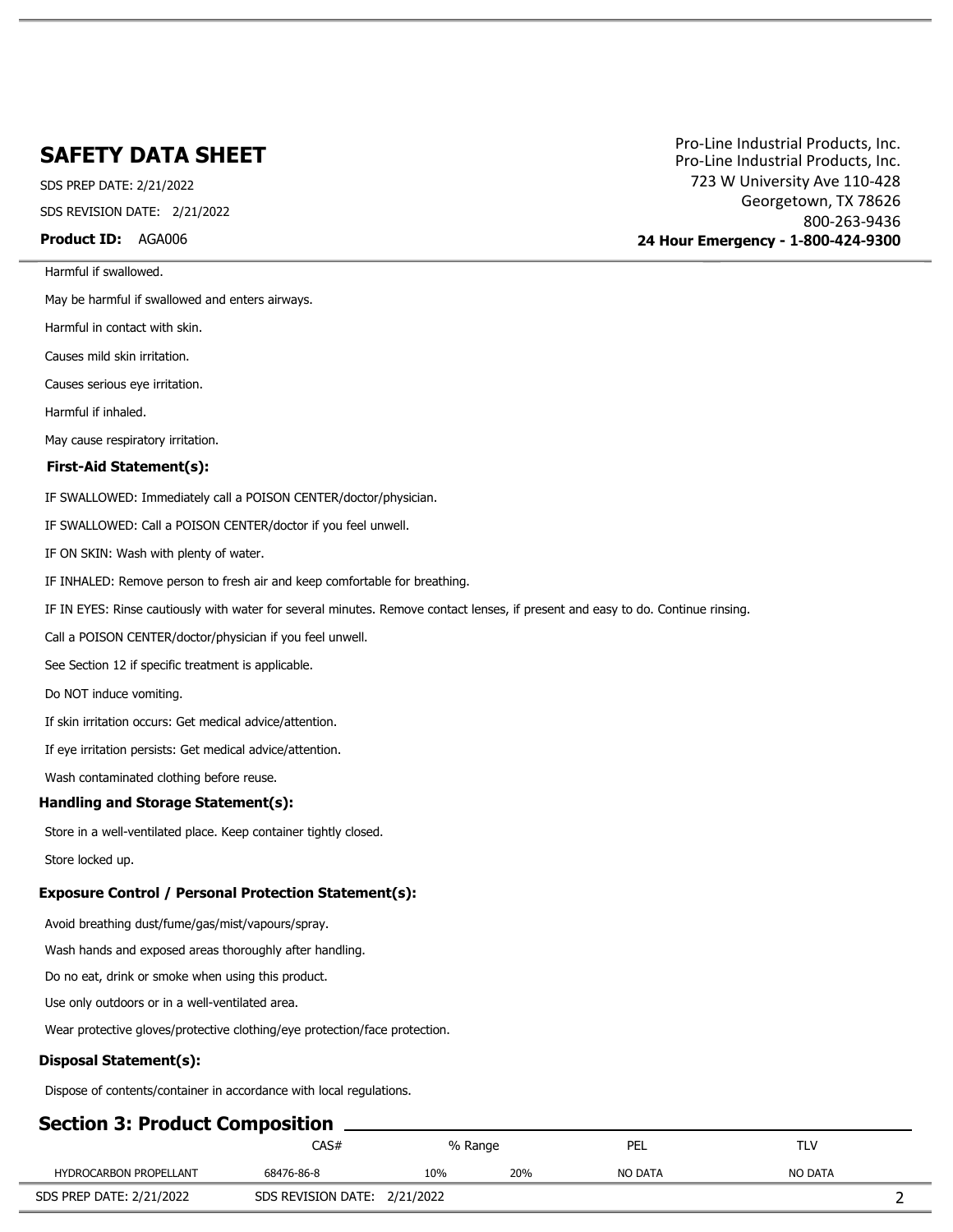SDS PREP DATE: 2/21/2022 SDS REVISION DATE: 2/21/2022

#### **Product ID:** AGA006

Pro-Line Industrial Products, Inc. 723 W University Ave 110-428 Georgetown, TX 78626 800-263-9436 **24 Hour Emergency - 1-800-424-9300** Pro-Line Industrial Products, Inc.

| XYLENE <sup>*</sup>           | 1330-20-7     | 10%   | 15% | $100$ ppm        | $100$ ppm                 |
|-------------------------------|---------------|-------|-----|------------------|---------------------------|
| BENZOYL PEROXIDE              | $94 - 36 - 0$ | $1\%$ | 5%  | $5 \text{ mg/m}$ | 5 mg/m $3$                |
| DIPROPYLENE GLYCOL METHYL     | 34590-94-8    | $1\%$ | 10% | 100 PPM SKIN     | 100 PPM SKIN              |
| PROPYLENE GLYCOL METHYL ETHER | 107-98-2      | $1\%$ | 10% | $150$ ppm        | $100$ ppm                 |
| ACETONE                       | $67 - 64 - 1$ | 30%   | 50% | TWA 1000 PPM     | TWA 750 PPM STEL 1000 PPM |
| D-LIMONENE DISTILLATE         | 5989-27-5     | 1%    | 5%  | NOT ESTABLISHED  | NOT ESTABLISHED           |

Specific chemical identity and exact percentages are withheld as Trade Secret.

### **Section 4: First-Aid Measures**

IF SWALLOWED: Immediately call a POISON CENTER/doctor/physician.

IF SWALLOWED: Call a POISON CENTER/doctor if you feel unwell.

IF ON SKIN: Wash with plenty of water.

IF INHALED: Remove person to fresh air and keep comfortable for breathing.

IF IN EYES: Rinse cautiously with water for several minutes. Remove contact lenses, if present and easy to do. Continue rinsing.

Call a POISON CENTER/doctor/physician if you feel unwell.

See Section 12 if specific treatment is applicable.

Do NOT induce vomiting.

If skin irritation occurs: Get medical advice/attention.

If eye irritation persists: Get medical advice/attention.

Wash contaminated clothing before reuse.

GENERAL:This material is an aspiration hazard and defats the skin. Breathing vapors of high concentrations may cause CNS depression. EYE CONTACT: Slightly irritating but does not injure eye tissue.

SKIN CONTACT: Low order of toxicity. Frequent or prolonged contact may irritate and cause dermatitis. Skin contact may aggravate an existing dermatitis condition.

INHALATION: High vapor/aerosol concentrations (greater than approximately 100 ppm) are irritating to the eyes and the respiratory tract, may cause headaches, dizziness, anesthesia, drowsiness, unconsciousness, and other central nervous system effects, including death.

INGESTION: Small amounts of this product aspirated into the respiratory system during ingestion or vomiting may cause mild to severe pulmonary injury, possibly minimal toxicity.

#### FIRST AID

EYE CONTACT: Flush eyes with large amounts of water until irritation subsides. If irritation persists, get medical attention.

SKIN CONTACT: Flush with large amounts of water; use soap if available. Remove grossly contaminated clothing, including shoes, and launder before reuse.

INHALATION: Using proper respiratory protection, immediately remove the affected victim from exposure. Administer artificial respiration if breathing is stopped. Keep at rest. Call for prompt medical attention

INGESTION: If swallowed, DO NOT induce vomiting. Keep at rest. Get prompt medical attention.

#### PRECAUTIONS

SPECIAL PRECAUTIONS: Health studies have shown that many hydrocarbons pose potential human health risks which may vary from person to person. As a precaution, exposure to liquids, vapors, mists or fumes should be minimized.

PERSONAL PROTECTION: For open systems where contact is likely, wear safety glasses with side shields, long sleeves, and chemical resistant gloves. Where concentrations in air may exceed the limits, work practice or other means of exposure reduction are not adequate, NIOSH/MSHA approved respirators may be necessary to prevent overexposure by inhalation.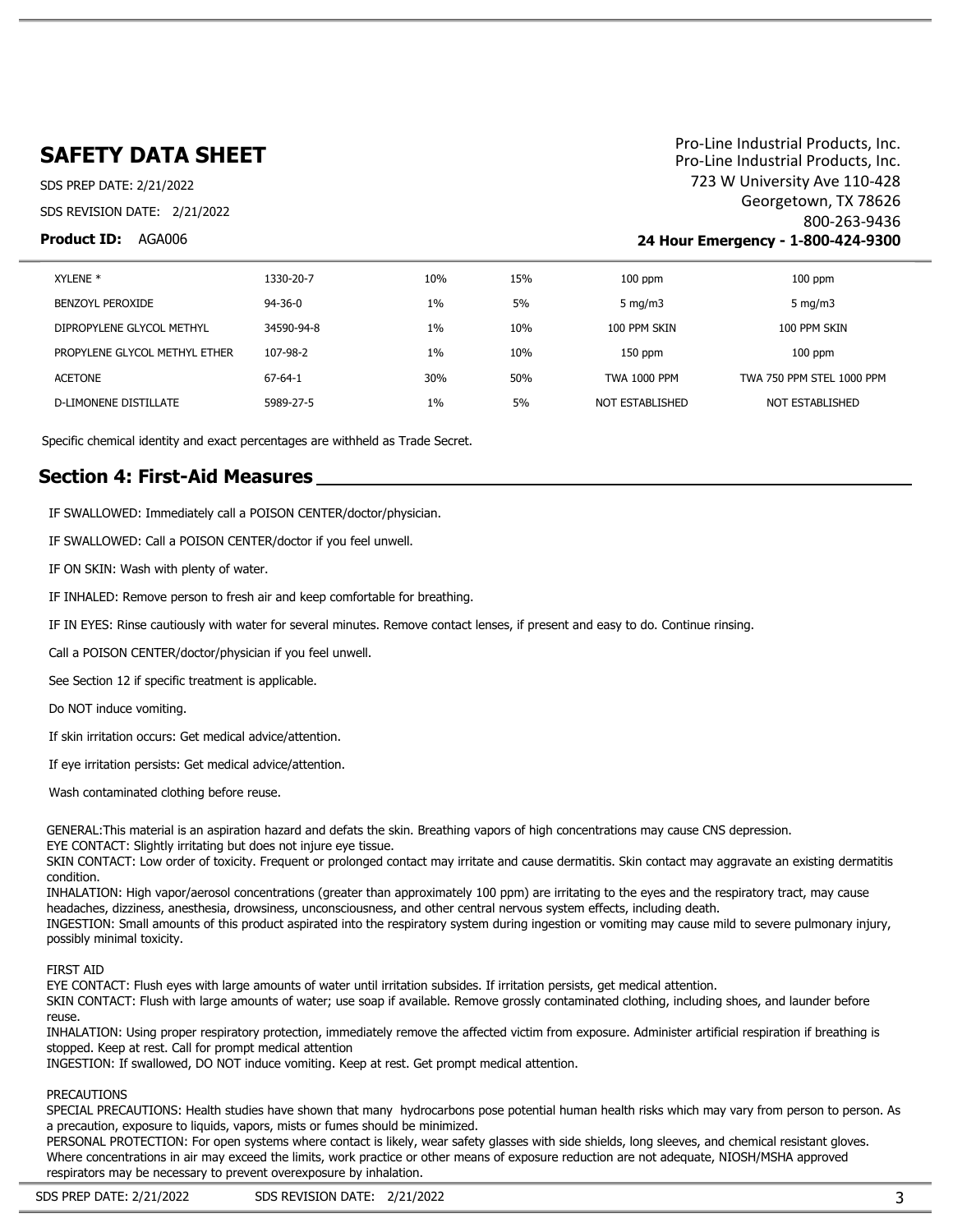SDS PREP DATE: 2/21/2022 SDS REVISION DATE: 2/21/2022

**Product ID:** AGA006

Pro-Line Industrial Products, Inc. 723 W University Ave 110-428 Georgetown, TX 78626 800-263-9436 **24 Hour Emergency - 1-800-424-9300** Pro-Line Industrial Products, Inc.

VENTILATION: The use of mechanical dilution ventilation is recommended whenever this product is used in a confined space, is heated above ambient temperatures, or is agitated.

## **Section 5: Fire-Fighting Measures**

FIRE AND EXPLOSION HAZARDS: This product releases Flammable Vapors at well below ambient temperatures and readily forms flammable mixtures with air exposed to an ignition source. It will burn in the open or be explosive in confined spaces. Its vapors are heavier than air and may travel long distances to a point of ignition, and then flash back. Alkaline/chlorine gas mixtures have produced explosions.

EXTINGUISHING MEDIA: Dry Chemical. CO2. Halogenated Extinguishing Agent. Stop Gas Flow.

SPECIAL FIREFIGHTING PROCEDURES: Gas fires should not be extinguished unless the gas flow can be stopped immediately. Allow the fire to burn itself out. If the source cannot be shut off immediately, all equipment and surfaces exposed to the fire should be cooled with water to prevent over-heating flash-backs, or explosions. Control fire until gas supply can be shut off. Use proper protective equipment. Use fresh air respirator when exposure to hazardous concentrations of toxic gases is possible.

FIRE FIGHTING: Use water spray to cool fire exposed surfaces and to protect personnel. Isolate "fuel" supply from fire. Use foam, dry chemical, or water spray to extinguish fire. Avoid spraying water directly into storage containers due to danger of boiling over. This liquid is volatile and gives off invisible vapors. Either the liquid or vapor may settle in low areas or travel some distance along the ground or surface to ignition sources where they may ignite or explode.

## **Section 6: Accidental Release Measures**

STEPS TO BE TAKEN IN CASE CONTAINER IS PUNCTURED AND MATERIAL IS RELEASED: Clean up area by mopping or with absorbent materials and place in closed container for disposal. Consult Federal, State, and local disposal authorities.

WASTE DISPOSAL METHOD: Consult local authorities for proper waste disposal procedures. Empty de-pressurized containers can not be reused. Cans which are pressurized or contain liquid must be disposed of in a permitted waste management facility. Consult Federal, State, and local disposal authorities for approved procedures.

## **Section 7: Handling and Storage**

Store in a well-ventilated place. Keep container tightly closed.

Store locked up.

VENTILATION REQUIREMENT: Use adequate level exhaust ventilation. Note: Where carbon monoxide may be generated, special ventilation may be required. Local exhaust recommended when appropriate to control employee exposure.

RESPIRATORY PROTECTION: Based on contamination level and working limits of the respirator, use a respirator approved by NIOSH/MSHA.

EYES: Face shield and goggles or chemical goggles should be worn.

GLOVES: Impervious gloves should be worn. Gloves contaminated with the product should be discarded. Polyfluorinated polyethylene has been suggested.

OTHER CLOTHING EQUIPMENT: Standard work clothing. Standard work shoes; discard if shoes can not be decontaminated. Store contaminated clothing in well ventilated cabinets or closed containers. Wash contaminated clothing and dry before reuse.

RESPIRATORY PROTECTION: In situations where vapor concentrations exceed the recommended exposure limits, a NIOSH approved organic vapor cartridge or air-supplying respirator should be worn.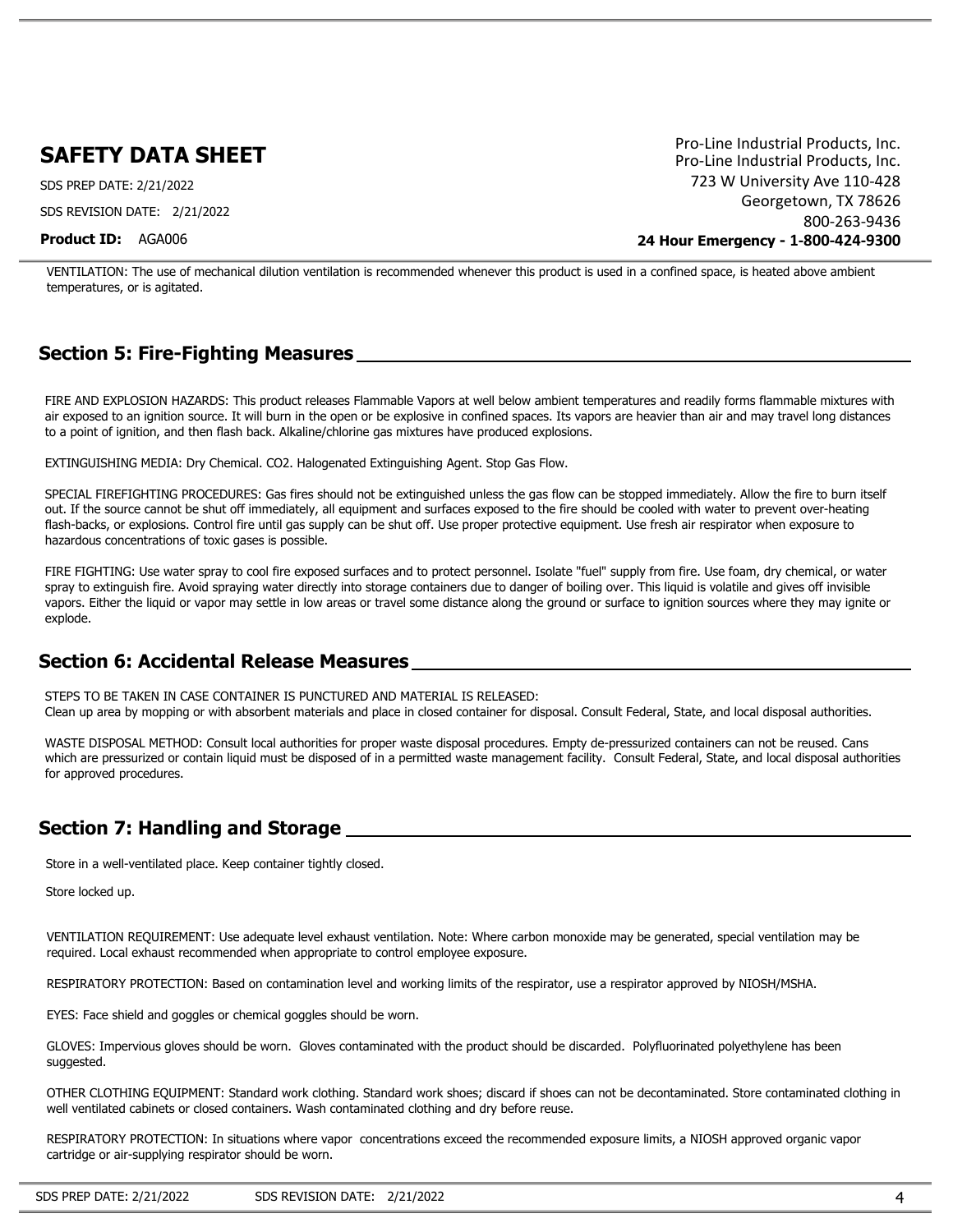SDS PREP DATE: 2/21/2022 SDS REVISION DATE: 2/21/2022

**Product ID:** AGA006

Pro-Line Industrial Products, Inc. 723 W University Ave 110-428 Georgetown, TX 78626 800-263-9436 **24 Hour Emergency - 1-800-424-9300** Pro-Line Industrial Products, Inc.

## **Section 8: Exposure Control / Personal Protection**

Avoid breathing dust/fume/gas/mist/vapours/spray.

Wash hands and exposed areas thoroughly after handling.

Do no eat, drink or smoke when using this product.

Use only outdoors or in a well-ventilated area.

Wear protective gloves/protective clothing/eye protection/face protection.

VENTILATION REQUIREMENT: Use adequate level exhaust ventilation. Note: Where carbon monoxide may be generated, special ventilation may be required. Local exhaust recommended when appropriate to control employee exposure.

RESPIRATORY PROTECTION: Based on contamination level and working limits of the respirator, use a respirator approved by NIOSH/MSHA.

EYES: Face shield and goggles or chemical goggles should be worn.

GLOVES: Impervious gloves should be worn. Gloves contaminated with the product should be discarded. Polyfluorinated polyethylene has been suggested.

OTHER CLOTHING EQUIPMENT: Standard work clothing. Standard work shoes; discard if shoes can not be decontaminated. Store contaminated clothing in well ventilated cabinets or closed containers. Wash contaminated clothing and dry before reuse.

RESPIRATORY PROTECTION: In situations where vapor concentrations exceed the recommended exposure limits, a NIOSH approved organic vapor cartridge or air-supplying respirator should be worn.

### **Section 9: Product Properties**

| Flash Point (CCP):                |               | I FVFI 3 AFROSOL. PROPFI I FNT: -137 <sup>0</sup> F |
|-----------------------------------|---------------|-----------------------------------------------------|
| <b>Boiling Point for Product:</b> |               | $168$ <sup>O</sup> C                                |
| Vapor Pressure for Product:       |               | $<$ 85 nsi @ 65 <sup>0</sup> F                      |
| Vapor Density for Product:        |               | N/D                                                 |
| Specific Gravity:                 | LIQUID: .867  |                                                     |
| V.O.C.:<br>< 50%                  |               |                                                     |
| Water Solubility:                 | <b>SLIGHT</b> |                                                     |
| Appearance:                       |               | AEROSOL LIQUID SPRAY                                |
| PH:<br>N/D                        |               |                                                     |
|                                   |               |                                                     |

## **Section 10: Stability and Reactivity**

STABILITY: Stable

CONDITIONS TO AVOID: Temperatures above 130 degree F.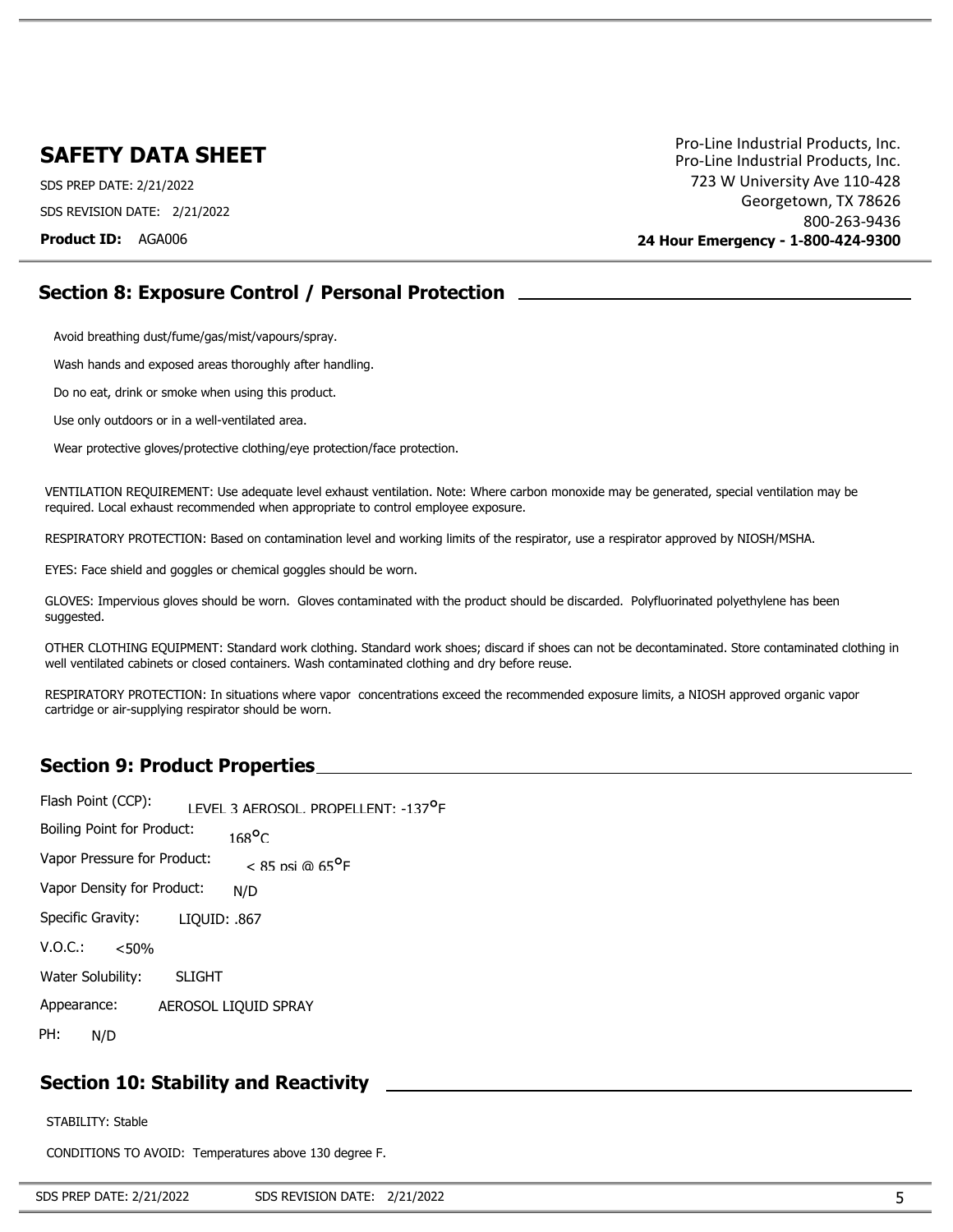SDS PREP DATE: 2/21/2022 SDS REVISION DATE: 2/21/2022

**Product ID:** AGA006

Pro-Line Industrial Products, Inc. 723 W University Ave 110-428 Georgetown, TX 78626 800-263-9436 **24 Hour Emergency - 1-800-424-9300** Pro-Line Industrial Products, Inc.

HAZARDOUS POLYMERIZATION: Will not occur

MATERIALS AND CONDITIONS TO AVOID INCOMPATIBILITY: Strong oxidizing agents

HAZARDOUS DECOMPOSITION PRODUCTS: None

#### **Section 11: Toxicological Information**

HYDROCARBON PROPELLANT 68476-86-8

XYLENE \* 1330-20-7 **TWA:** 100 ppm **TLV:** 100 ppm

DIPROPYLENE GLYCOL METHYL ETHER 34590-94-8 **Acute oral toxicity:** LD 50 rat: 5200mg/kg **Acute dermal toxicity:** LC 75 rabbit: 5900mg/kg

EFFECTS ACUTE EXPOSSURE SKIN CONTACT: little to no effect SKIN ABSORPTION: yes, no toxic effects unlikely by this route EYE CONTACT: slightly irritating, will not damage eyes INHALATION: vapor concentrations above 100ppm may irritate respiratory tract; low vapor pressure makes development of such a concentration unlikely in an industrial setting INGESTION: may cause stomach discomfort; may cause diarrhoea; a massive dose (say, 100ml) would be required to produce any symptoms in a human of average weight EFFECTS OF CHRONIC EXPOSURE GENERAL: prolonged deliberate exposure may cause skin cracking and dermatitis SENSITISING: not a sensitizer REPRODUCTIVE EFFECT: no known effect on humans or animals SYNERGISTIC WITH: not known

PROPYLENE GLYCOL METHYL ETHER 107-98-2 **Acute oral toxicity:** LD50: 5,660 mg/kg (rat) **Acute dermal toxicity:** LD50: 13,000 mg/kg (rabbit) **Acue Inhalation toxicity:** LC50: 10,000 ppm/5-hour (rat)

Investigated as a reproductive effector.

ACETONE 67-64-1 **Acute oral toxicity:** LD50 Rat: 5,800 mg/kg Acute inhalation toxicity: LC50 Rat: > 16,000 ppm, 4 h **Acute dermal toxicity:** LD50 Rabbit: > 20,000 mg/kg

**Single exposure risk:** Targets nervous system and may cause drowsiness or dizziness. If a person shows signs of overexposure, remove to fresh air.

| 5989-27-5                     |
|-------------------------------|
| LD50: $>5,000$ mg/kg (rabbit) |
| LD50: $>1,000$ mg/kg (rabbit) |
| LD50: $>5,000$ mg/kg (mouse)  |
|                               |

HYDROCARBON PROPELLANT 68476-86-8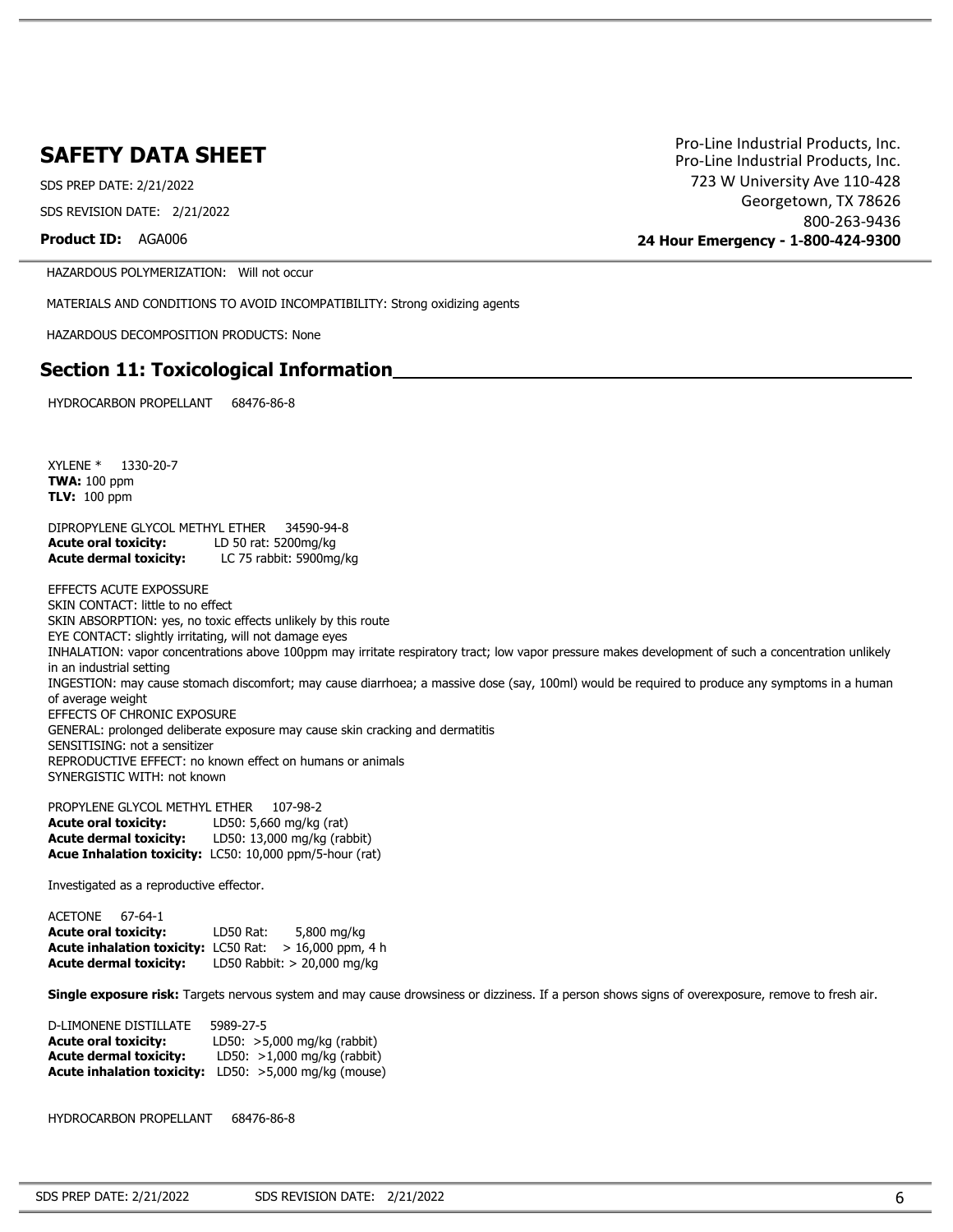SDS PREP DATE: 2/21/2022

SDS REVISION DATE: 2/21/2022

**Product ID:** AGA006

Pro-Line Industrial Products, Inc. 723 W University Ave 110-428 Georgetown, TX 78626 800-263-9436 **24 Hour Emergency - 1-800-424-9300** Pro-Line Industrial Products, Inc.

#### **Section 12: Ecological Information**

XYLENE \* 1330-20-7

This product is a mobile liquid. This product is non biodegradable. It does not accumulate or biomagnify in the environment.

#### DIPROPYLENE GLYCOL METHYL ETHER 34590-94-8

This product cannot accumulate in living tissue; this product is readily and rapidly biodegradeable in the presence of oxygen

PROPYLENE GLYCOL METHYL ETHER 107-98-2

#### **Environmental Fate:**

When released into the soil, this material may leach into groundwater. When released into the soil, this material may biodegrade to a moderate extent. When released into water, this material is not expected to evaporate significantly. When released into water, this material may biodegrade to a moderate extent. This material has an estimated bioconcentration factor (BCF) of less than 100. This material is not expected to significantly bioaccumulate. When released into the air, this material is expected to be readily degraded by reaction with photochemically produced hydroxyl radicals. When released into the air, this material is expected to have a half-life between 1 and 10 days. When released into the air, this material is expected to be readily removed from the atmosphere by wet deposition.

ACETONE 67-64-1 **Acute and Prolonged Toxicity to Fish** 96 h LC 50 Fathead minnow (Pimephales promelas), : 8,733 - 9,482 mg/l Mortality 96 h LC 50 Bluegill (Lepomis macrochirus), : 8,300 mg/l Mortality 96 h LC 50 Rainbow trout,donaldson trout (Oncorhynchus mykiss), : 4,740 - 6,330 mg/l Mortality **Acute Toxicity to Aquatic Invertebrates** No data **Environmental fate and pathways** No data

If applicable, IARL, NPT and OSHA carcinogens and chemicals subject to the reporting requirements of SARA Title III, Section 313 are identified in Section III with an "\*". Additional ecological information is Not Determined.

## **Section 13: Disposal Information**

Dispose of contents/container in accordance with local regulations.

WASTE DISPOSAL METHOD: Consult local authorities for proper waste disposal procedures. Empty de-pressurized containers can not be reused. Cans which are pressurized or contain liquid must be disposed of in a permitted waste management facility. Consult Federal, State, and local disposal authorities for approved procedures.

### **Section 14: Transportation Information**

DOT Proper Shipping Name: UN1950

Aerosols,flammable, (each not exceeding 1L

capacity) 2.1

## **Section 15: Regulatory Information**

|                               | CAS#                         | PEL        | <b>TLV</b>       |  |
|-------------------------------|------------------------------|------------|------------------|--|
| <b>HYDROCARBON PROPELLANT</b> | 68476-86-8                   | NO DATA    | <b>NO DATA</b>   |  |
| XYLENE <sup>*</sup>           | 1330-20-7                    | $100$ ppm  | $100$ ppm        |  |
| BENZOYL PEROXIDE              | $94 - 36 - 0$                | 5 mg/m $3$ | $5 \text{ mg/m}$ |  |
| SDS PREP DATE: 2/21/2022      | SDS REVISION DATE: 2/21/2022 |            |                  |  |